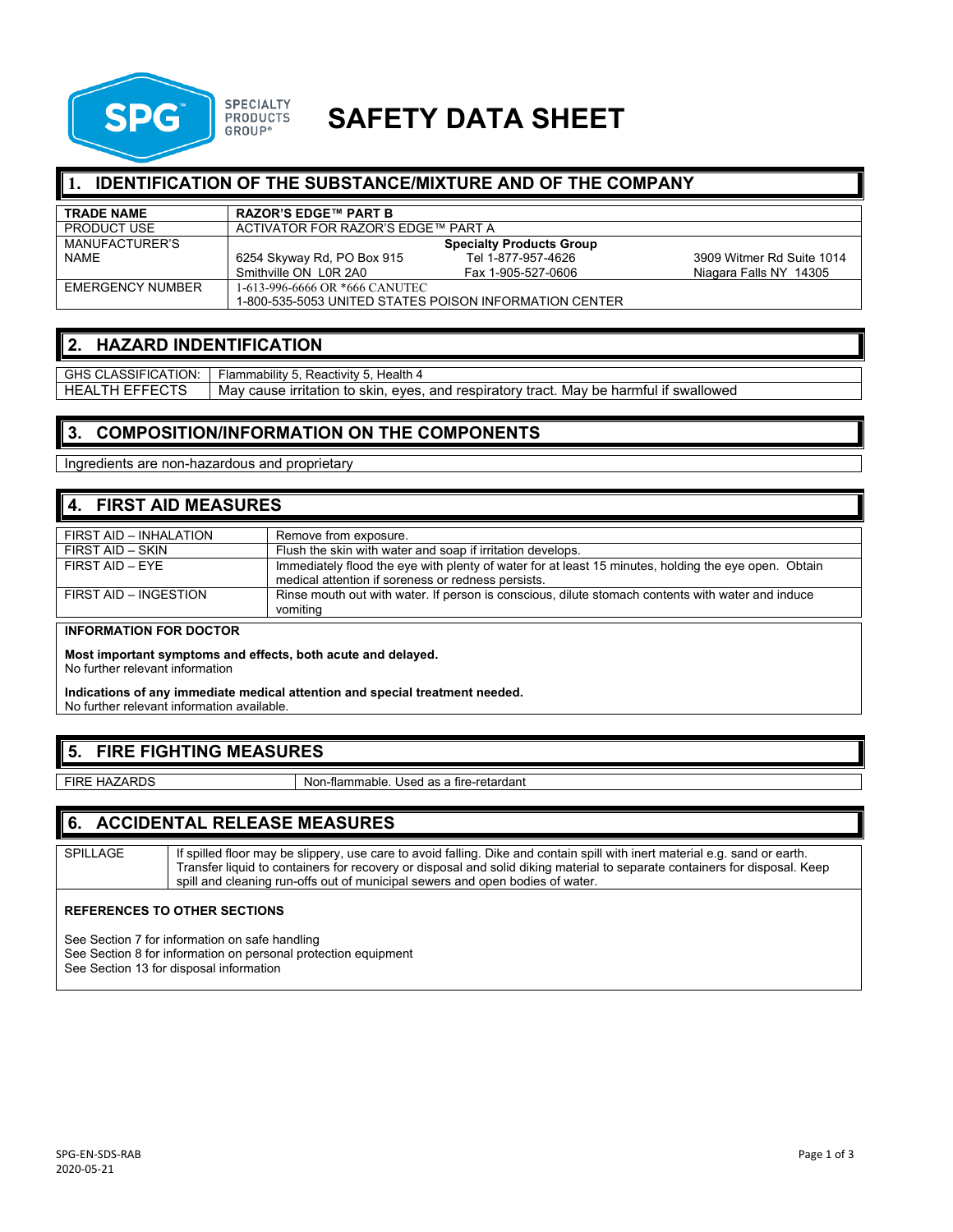# **RAZOR'S EDGE™ - PART B**

## **7. HANDLING AND STORAGE**

HANDLING | Avoid using containers, pipes and fittings made of zinc-clad or copper bearing alloys that are corroded by ammonia.

#### **INFORMATION ABOUT PROTECTION AGAINST EXPLOSION AND FIRE**

Keep ignition sources away – Do not smoke

Protect against electrostatic charges

#### **SPECIFIC END USE(S)**

No further relevant information available

# **8. EXPOSURE CONTROLS/PERSONAL PROTECTION**

| ENGINEERING CONTROL MEASURES | I No ventilation is required.                              |
|------------------------------|------------------------------------------------------------|
| RESPIRATORY PROTECTION       | None normally required.                                    |
| HAND PROTECTION              | If irritation develops wear long sleeve gloves.            |
| EYE PROTECTION               | Chemical splash goggles (ANSIZ.1 or approved equivalent    |
| <b>BODY PROTECTION</b>       | Clothing should cover body adequately to prevent exposure. |

## **9. PHYSICAL AND CHEMICAL PROPERTIES**

| PHYSICAL STATE              | Liquid                     |
|-----------------------------|----------------------------|
| <b>COLOR</b>                | <b>Blue</b>                |
| <b>ODOR</b>                 | <b>Odorless</b>            |
| рH                          | $6 - 8$                    |
| <b>SPECIFIC GRAVITY</b>     | $1.1 - 1.2$                |
| BOILING RANGE/POINT (°C/°F) | 104°C -110°C (219°F-120°F) |
| FLASH POINT (PMCC) (°C/°F)  | N//A                       |
| <b>EXPLOSION LIMITS (%)</b> | N/A                        |
| <b>VAPOR PRESSURE</b>       | N/A                        |
| SOLUBILITY IN WATER         | Completely soluble         |
| VAPOR DENSITY (AIR = 1)     | N//A                       |
| <b>EVAPORATION RATE</b>     | None                       |
| $VOC$ ( $g/L$ )             | 0                          |

# **10. STABILITY AND REACTIVITY**

| STABILITY                            | Stable.                                                           |
|--------------------------------------|-------------------------------------------------------------------|
| MATERIALS TO AVOID (INCOMPATIBILITY) | Zinc clad and copper bearing alloys. Water reactivates materials. |
| HAZARDOUS POLYMERIZATION             | Will not occur                                                    |
| HAZARDOUS DECOMPOSITION PRODUCTS     | None                                                              |

## **11. TOXICOLOGICAL INFORMATION**

| Irritation to eves                              |
|-------------------------------------------------|
| None listed                                     |
| Not generally considered an inhalation hazard   |
| May cause nausea or diarrhea. Low oral toxicity |
|                                                 |

# **12. ECOLOGICAL INFORMATION**

| <b>MOBILITY</b>           | Treat as phosphate                                                  |
|---------------------------|---------------------------------------------------------------------|
| PERSISTENCE/DEGRADABILITY | Biodegradable                                                       |
| BIO-ACCUMULATION          | Mav bio-accumulate.                                                 |
| ECOTOXICITY               | Ingredients classified as 4B ingredients by EPA (inert ingredients) |
|                           |                                                                     |

#### **RESULTS of PBT and vPvB Assessment PBT:** N/A **vPvB**: N/A